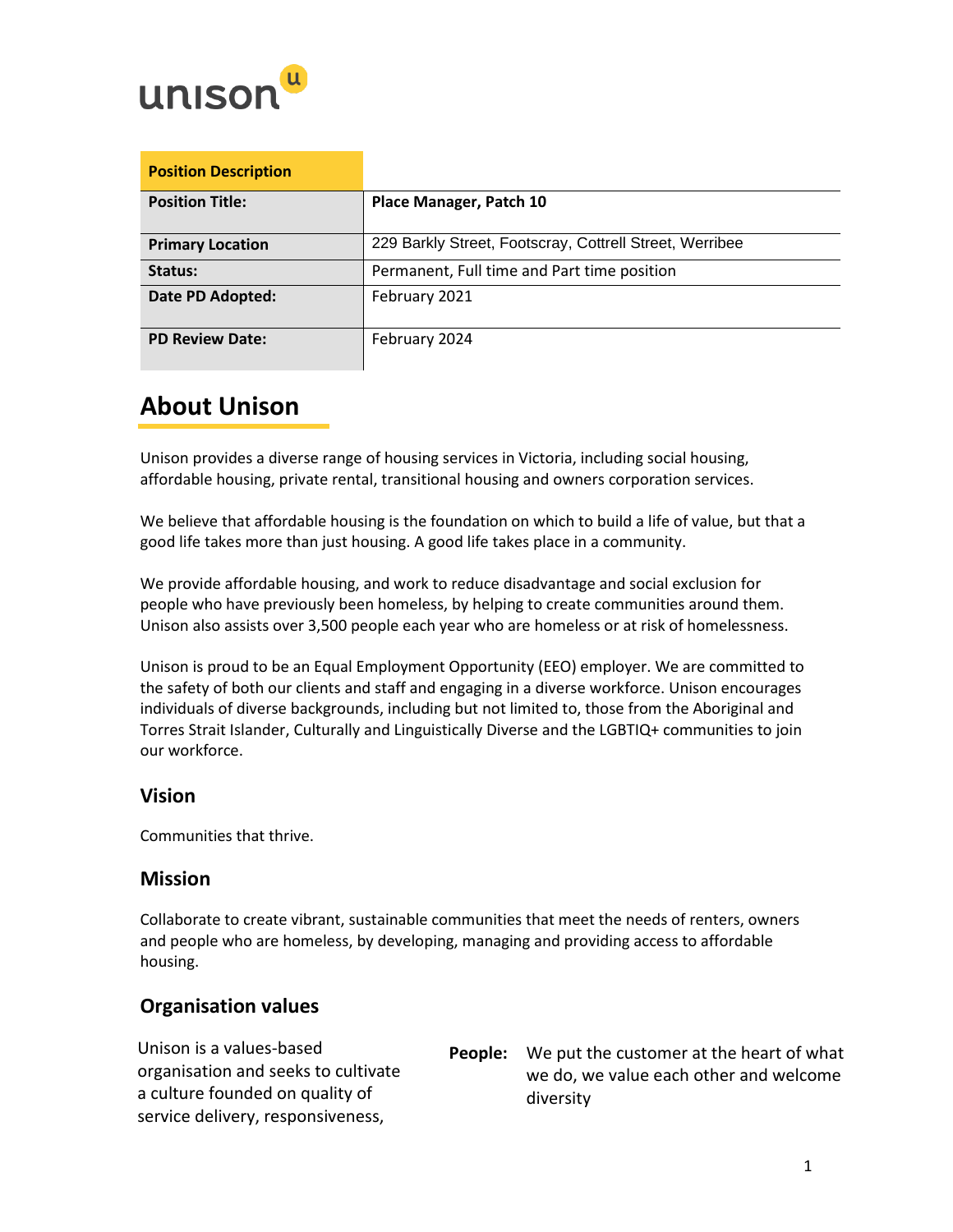

collaboration and respect for others.

It is an environment that requires all team members to maintain high standards of work in line with our Values:

- **Respect** We are respectful of all and welcome open and honest discussion
- **Positivity** We have a positive and dynamic approach to our work. We embrace change, learn from our mistakes and seek to find solutions

**Accountability** We do what we say we will do

## **Position Objectives**

The Place Manager will work as part of a small team to manage Unison's long-term housing portfolio in Melbourne's Outer West. The property portfolio includes social housing and affordable housing. The purpose of the position is to ensure that:

- Unison provides high quality, safe and sustainable housing
- Unison Customers are supported to sustain their housing and maximise their participation in communities that thrive.

## **Key Accountabilities**

#### **Tenancy and Property Services**

- Have clear knowledge of and practice within Unison's Practice Framework.
- Establish strong relationships with tenants in your portfolio that are focussed on establishing and sustaining a successful tenancy.
- Work in close collaboration with support agencies to facilitate timely intervention when appropriate.
- Ensure that tenants and prospective tenants are treated with dignity and respect, in accordance with Unison Values and Unison Practice Framework.
- Ensure that Unison properties are maintained to a high standard of cleanliness, appearance and amenity:
- Respond promptly and respectfully to requests for maintenance from Unison tenants.
- Ensure that maintenance contractors are given access to properties according to Unison access policy and procedures.
- Liaise with Unison's internal Facilities Maintenance team to ensure maintenance work is carried out promptly and within the timelines and other legal requirements as set out in the Residential Tenancy Act (RTA).
- Ensure the regular inspection of all individual rooms/units in Unison properties to identify hygiene and maintenance issues and initiate appropriate action.
- Visit all properties on a regular basis to enable opportunities to engage with tenants, to monitor responsive maintenance work and to assess and action general maintenance needs.
- Ensure the prompt inspection and cleaning of vacated units and liaise with other staff to ensure units are re-tenanted at the earliest possible date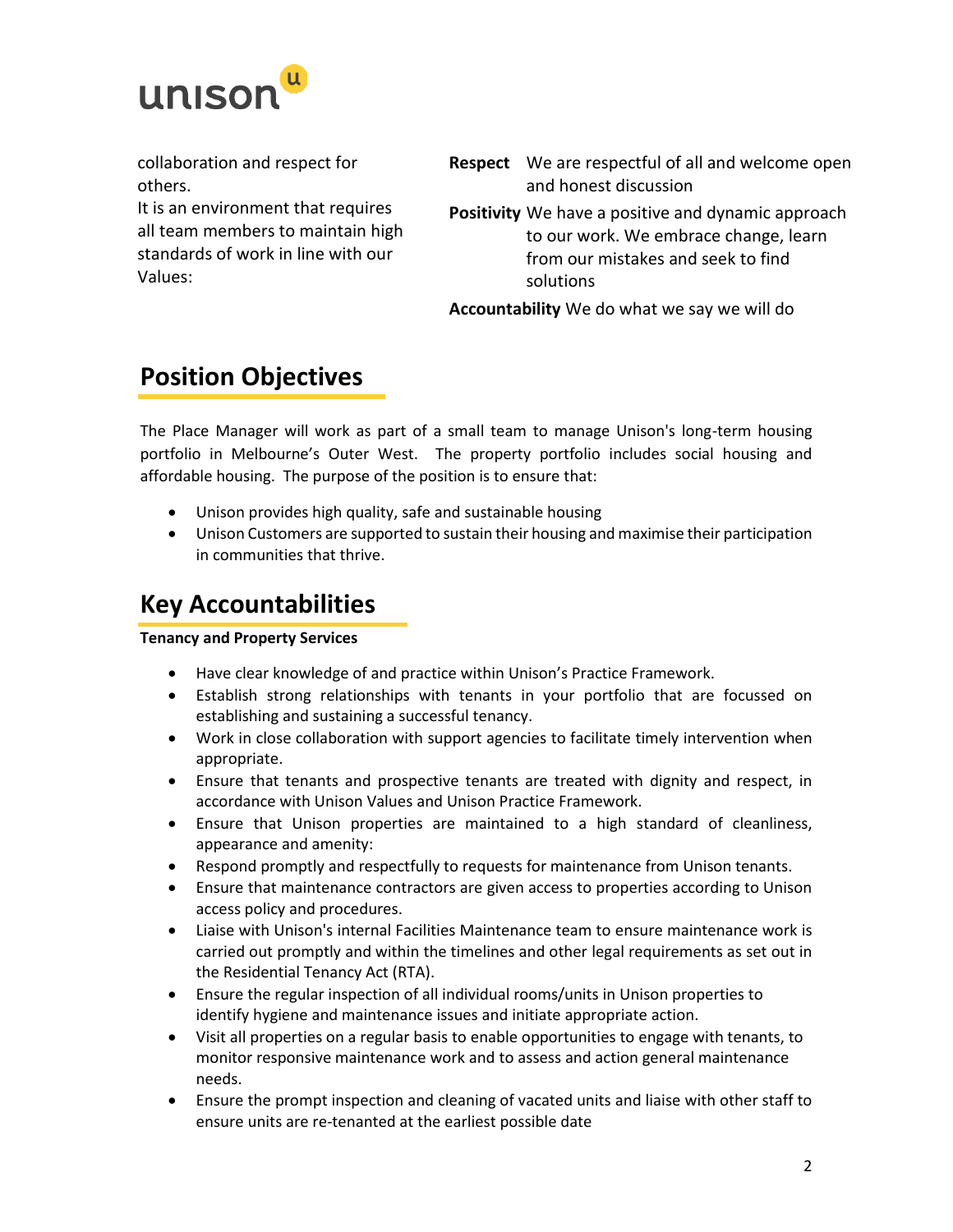

- Effectively manage rent for all properties in your portfolio, including rent calculation, rent monitoring and resolving arrears by proactively engaging with tenants in a timely and supportive manner.
- Ensure vacancy rates are within Unison targets and communicate issues to the Team Leader
- Resolve tenant-tenant conflict and antisocial behaviour in liaison with the Team Leader
- − Respond in a timely manner to all complaints from tenants and take action in accordance with Unison policy.
- − Ensure that residents are aware of Unison policy in relation to tenant-tenant conflict
- In consultation with the Team Leader, deal with tenancy issues in accordance with the RTA, Unison Policy and agreements with external agencies.
- Represent Unison at VCAT in relation to Unison tenancies.

#### **Vacant Property Management**

- Work with the Team Leader in allocating people to vacancies which arise within Unison properties:
	- − Determine a suitable candidate for each property that becomes available for re-letting following Unison processes.
	- − Contact candidates &/or support agencies to arrange inspection times.
	- − Monitor collection & return of keys/fobs.
	- − Welcome and induct all new tenants to Unison, including lease sign ups, Centrepay forms, orientation to the building and the community.
	- − Respond to requests for transfers.

#### **Tenant Consultation and Participation**

- Provide tenants with clear and honest information, consulting on issues that will impact upon them and give opportunities to participate in identifying and implementing solutions to housing and support issues.
- Implement a range of creative and innovative strategies for engaging with tenants around issues of concern within properties and involving them in the implementation of solutions e.g. regular resident meetings.
- Explain the Tenant Advisory Group and actively encourage Unison tenants to become members of Unison and participate within Unison decision making.
- Look for opportunities to engage tenants in participation activities such as establishing and maintaining gardening agreements with interested tenants, and working in collaboration with partner services to conduct on site activities.

#### **Along with other Team members**

- Attend potentially difficult situations within Unison properties
- Assist in the administration of tenant and office filing systems, including recording of accurate case notes in data base Green Tree.
- Complete reporting within the Unison reporting framework.
- Relieve reception desk staff as requested.
- Relieve other team members in their individual areas of responsibility when necessary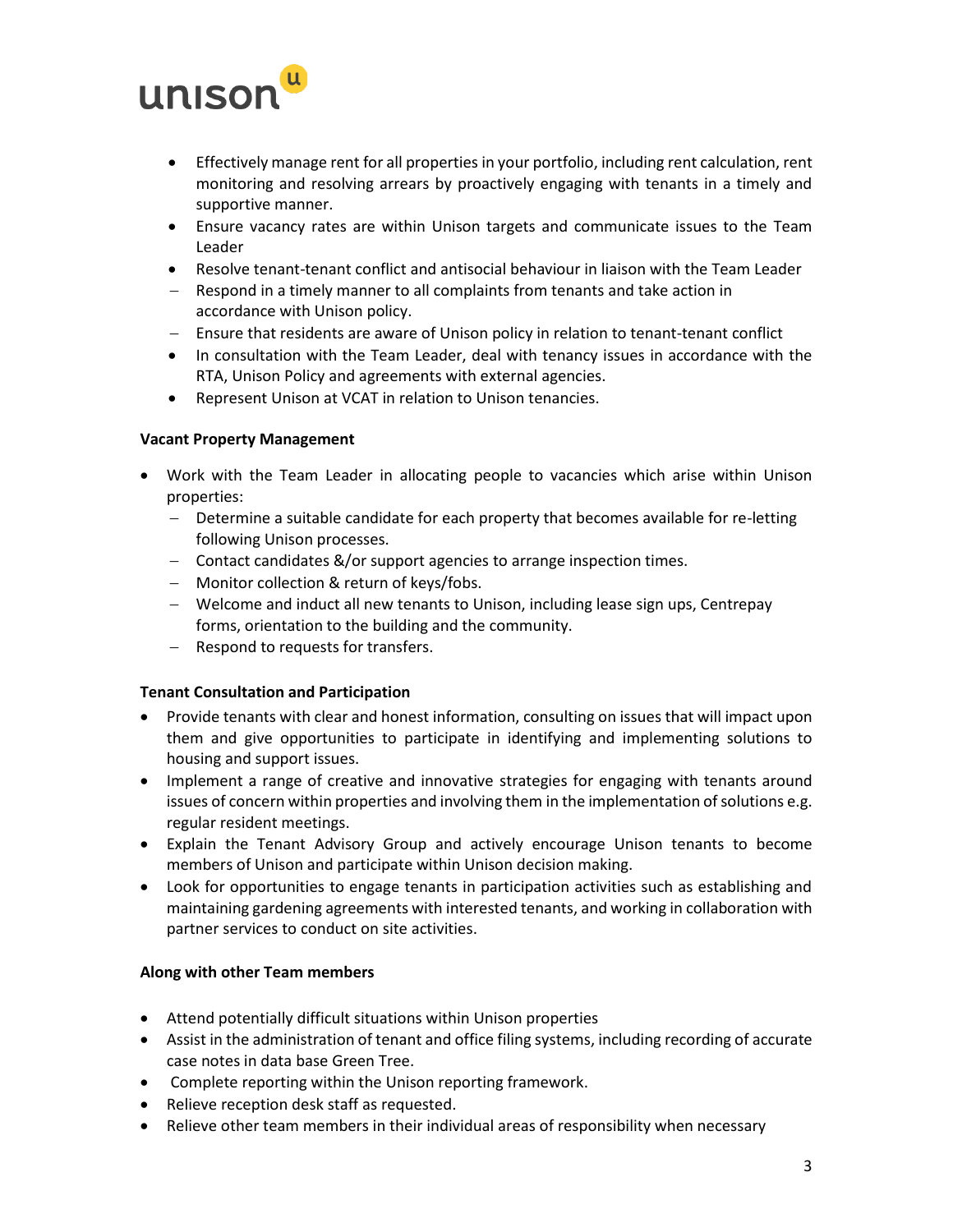

• Participate in Team meetings, Unison staff meetings and other forums as required Other duties as directed.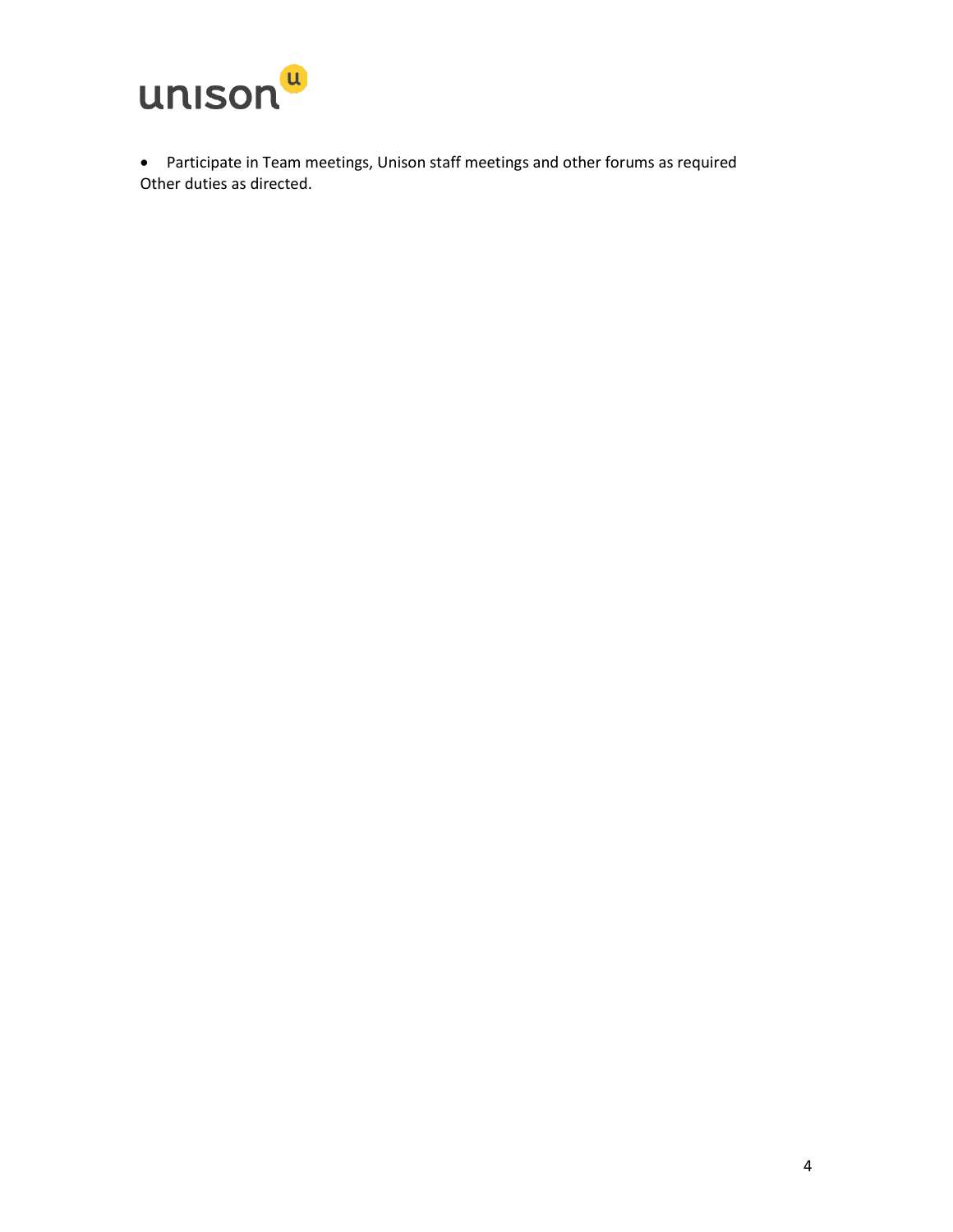

# **Key Selection Criteria**

| Qualifications &<br>Experience           | Qualifications in Social Work, Community<br>Development, Social Sciences OR experience in the<br>Housing or Real Estate sector.<br>Experience operating within the Residential<br>$\bullet$<br>Tenancies Act and experience at VCAT                                                                                                                                                                                                                                                                                                                                                                                                                                      |
|------------------------------------------|--------------------------------------------------------------------------------------------------------------------------------------------------------------------------------------------------------------------------------------------------------------------------------------------------------------------------------------------------------------------------------------------------------------------------------------------------------------------------------------------------------------------------------------------------------------------------------------------------------------------------------------------------------------------------|
| <b>Personal Qualities</b>                | Ability to show initiative, be a self-starter & work<br>$\bullet$<br>autonomously.<br>Approachable with a positive, cooperative and<br>constructive attitude to work and working with<br>others.<br>Ability to be professional and to show empathy.                                                                                                                                                                                                                                                                                                                                                                                                                      |
| Knowledge and skills                     | Demonstrated skills and experience in working<br>$\bullet$<br>effectively and sensitively with a broad range of<br>clients, including those with high support needs and<br>challenging behaviours.<br>Demonstrated skills and experience within<br>$\bullet$<br>collaborative teams.<br>Knowledge of mechanisms contributing to, and<br>$\bullet$<br>maintaining, disadvantage/poverty and housing<br>insecurity and homelessness<br>High level communication skills - including verbal<br>$\bullet$<br>and written communication.<br>Well-developed computer skills - word processing,<br>excel, data-bases.<br>A current full Victorian driver's licence.<br>$\bullet$ |
| <b>Occupational Health</b><br>and Safety | Ensure that Unison's Occupational Health and Safety<br>$\bullet$<br>Policy and Procedures are continually observed and<br>complied with.<br>All employees have a duty to take reasonable care for<br>the health and safety of themselves and others<br>affected by their actions at work, and to comply with<br>Unison's OHS Frameworks.<br>Regularly inspect own immediate work environment<br>and report any incidents, hazards or near misses that<br>can cause harm or that represent a threat to public<br>safety to the relevant Manager or Team Leader.<br>Actively participate in hazard elimination where<br>practical.                                         |
| Safety screening                         | This role is subject to a satisfactory National Police<br>History check and Working with Children Check.                                                                                                                                                                                                                                                                                                                                                                                                                                                                                                                                                                 |